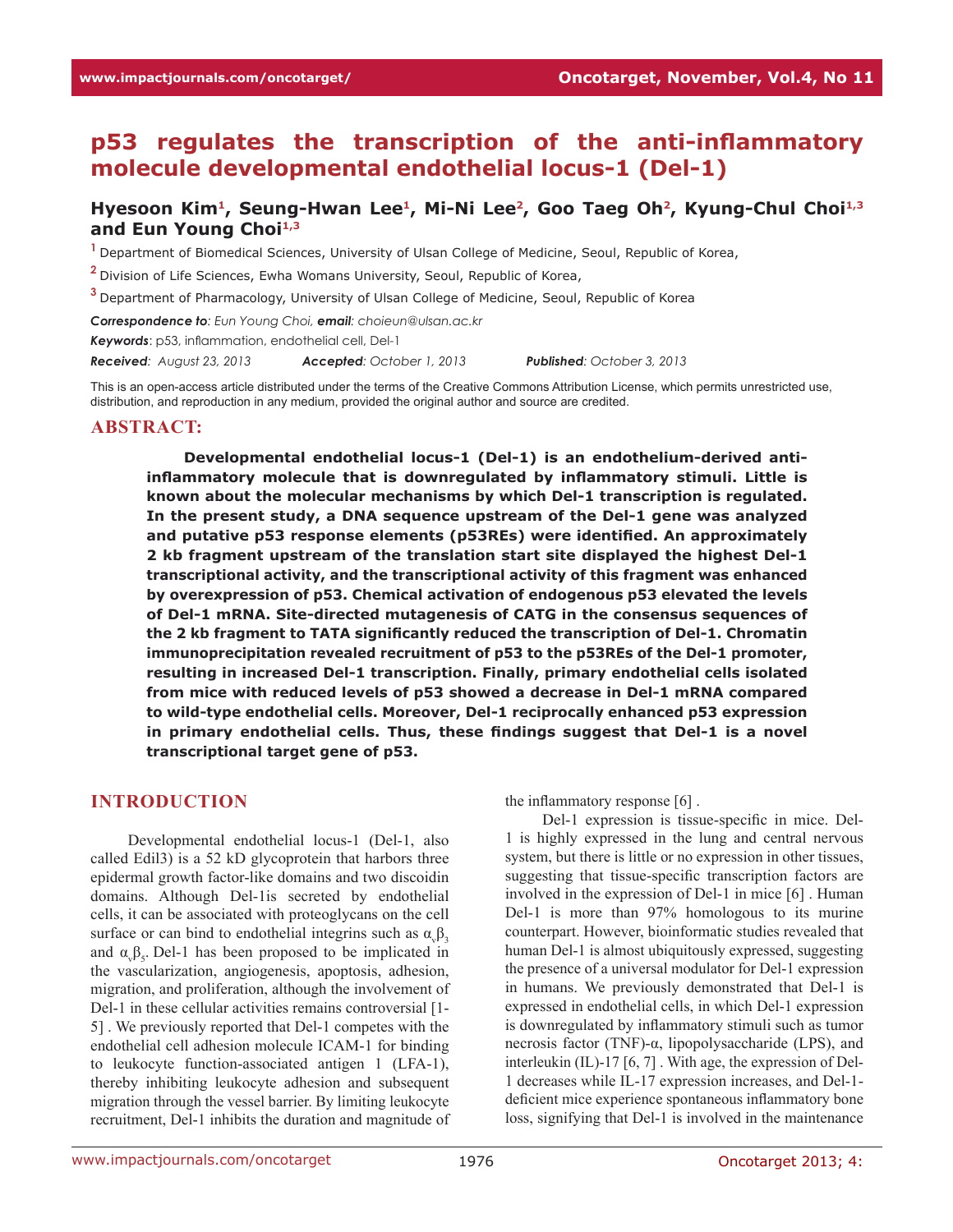of tissue homeostasis against inflammatory pathology [8, 9] .

Our previous study demonstrating that Del-1 is downregulated in response to inflammatory stimuli raises the possibility that NF-κB activation might control Del-1 transcription. Conversely, it also implies that inhibition of NF-κB may lead to the upregulation of Del-1. A search for possible modulators of Del-1 expression led to the observation that histone deacetylase (HDAC) inhibitors such as valproic acid and butyric acid increased Del-1 mRNA (data not published). Valproic acid and butyric acid are known to inhibit the NF-κB pathway and to activate p53 [10-12] . These findings suggest that there might be factors that enhance Del-1 production while counteracting NF-κB. Given the interaction between NF-κB and p53 [13, 14] , and that chronic inflammation (i.e., continuous NFκB activation) is associated with cancer development (i.e., through p53 inactivation), we investigated a potential link between the anti-inflammatory molecule Del-1 and the tumor suppressor p53.

As Del-1 inhibits leukocyte recruitment, Del-1 is a strong candidate for therapeutics that target inflammatory pathways. Hence, any molecule that modulates the expression of Del-1 may be of therapeutic value. However, little is known about the molecule to date. Here, we report that upstream region of the Del-1 gene harbors multiple p53 response elements, mutation of which decreased Del-1 transcriptional activity. Del-1 transcription was upregulated by active p53 and mediated by direct binding of p53 to the upstream fragment of the Del-1 gene. In addition, primary endothelial cells containing reduced levels of p53 had decreased Del-1 expression, indicating a significant role for p53 in the regulation of Del-1 expression to maintain tissue homeostasis.

# **RESULTS**

# **Identification of p53 response elements upstream of the Del-1 gene.**

A search for the upstream region of the Del-1 gene using Matlnspector (Genomatix; http://www.genomatix. de) revealed four putative p53 response elements (p53REs) (Fig. 1). To determine if these elements are functional, four constructs with various lengths (2–5 kb) of the region upstream of the Del-1 translation start site (TSS) fused to the luciferase gene (Fig. 2A) were generated. These constructs were transfected into HEK293T cells and luciferase activity was assessed. The construct harboring an approximately 2 kb fragment upstream of the Del-1 TSS (Del-1 luc 2k) elicited the highest luciferase activity (Fig. 2B) and was therefore used in subsequent analyses. As the 2 kb fragment harbors two putative p53REs, it was hypothesized that these p53REs might be involved in the regulation of Del-1 transcription. The p53REs of Del-1 are non-canonical REs. While canonical REs are composed of two 10-base decamers (RRRCWWGYYY, in which R is a purine and Y is a pyrimidine) and a spacer of  $0-13$ nucleotides between the two decamers, non-canonical REs include half and three-quarter sites, which are also functional [15] . To determine if the p53REs are functional for Del-1 transcription, CATG in the consensus sequences of each of the p53REs in the 2 kb fragment were mutated alone or in combination to TATA. A luciferase assay revealed that mutation of either p53RE significantly reduced the transcriptional activity (Fig. 3), demonstrating an important role for these p53REs in the transcriptional regulation of Del-1. Of note, mutation of CATG in both



### putative p53 response elements

**Figure 1: Schematic representation of the region upstream of the Del-1 gene.** Putative p53 response elements (p53REs) were predicted using the Genometrix program. CATG-containing p53REs in the upstream regions are indicated. The first nucleotide of CATG is numbered relative to the translation start site (TSS) of the Del-1 gene.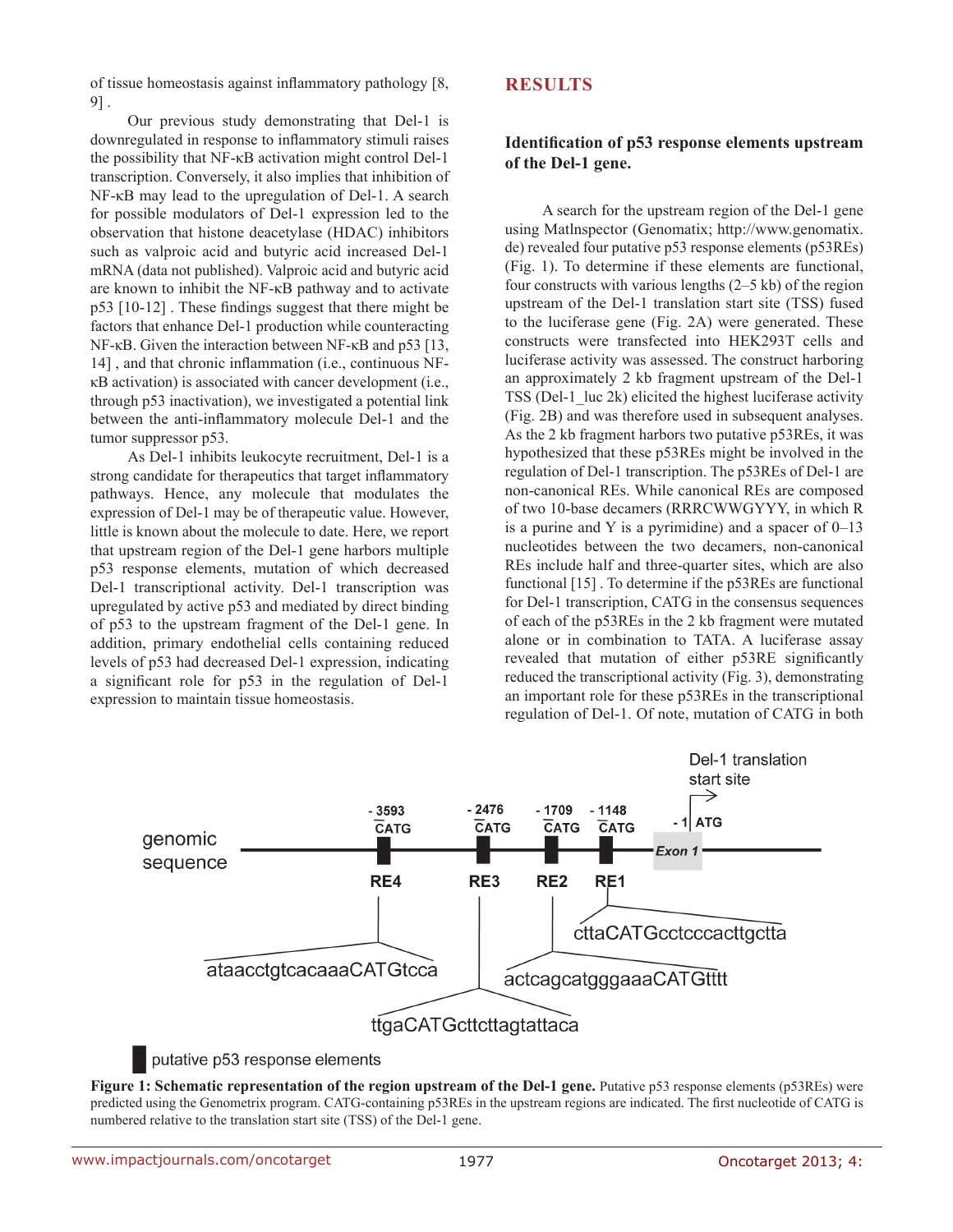p53RE did not reduce the luciferase activity further than that in a single p53RE, suggesting that either of p53REs, but not both, is required for the transcription of Del-1.

### **p53 activation up-regulates Del-1 transcription.**

p53 binds to p53RE and increases transcription of downstream genes [16, 17] . To determine if binding of p53 to the p53REs induces transcription of the Del-1 gene, Del-1 transcriptional activity was evaluated following p53 overexpression. A mouse p53 allele was generated



**Figure 2: Relative transcriptional activity is dependent on the presence of proximal p53 response elements in the upstream region of the Del-1 gene.** (A) Schematic diagram of the Del-1 promoter constructs. Nucleotides are indicated relative to the TSS. Upstream fragments of the Del-1 gene were cloned into the pGL3 vector to generate four Del-1 promoter deletion constructs containing multiple putative p53 response elements. (B) Relative luciferase activity of these constructs. The Del-1 promoter constructs shown in (A) were individually transfected into HEK293T cells. Luciferase activity was determined 24 h after transfection and is expressed as the fold activity over that of the empty pGL3 vector (EV). A *Renilla* luciferase vector was co-transfected for normalization of transfection efficiency. Values are the means ± standard deviations (SD) from triplicate transfections. Data represent four independent experiments. \*\*, *p* < 0.01; \*\*\*, *p* < 0.001; *n.s.*, non-significant vs. the Del-1 luc 2k construct (i.e., the construct exhibiting the highest activity).

containing mutations in Gly-239, Arg-242, and Arg-243 of the DNA binding domain (DBD). These three amino acid residues correspond to Gly-245, Arg-248, and Arg-249 in the DBD of human p53, mutations of which frequently lead to cancer development [18, 19] . HEK293T cells were transfected with the Del-1 luc 2k along with plasmids encoding wild-type (WT) or mutant p53. Indeed, cotransfection of WT p53, but not p53 containing the DBD mutations, significantly increased luciferase activity (Fig. 4A), indicating that p53 directly binds to the Del-1 upstream fragment, inducing Del-1 expression. To investigate p53-mediated upregulation of Del-1 in a more endogenous setting, we turned to tenovin-1, an inhibitor of the interaction between p53 and MDM2 [20] . As MDM2 is an E3 ubiquitin ligase that downregulates p53, tenovin-1 treatment results in p53 activation. Endothelial cells isolated from mouse lungs were treated with tenovin-1 and processed for real-time RT-PCR. Tenovin-1 raised Del-1 mRNA levels compared to control-treated cells in a dosedependent manner (Fig. 4B), demonstrating that chemical activation of p53 in endothelial cells also enhances Del-



EV RE wt RE1 mt RE2 mt RE1/2 mt **Figure 3: Functional p53 response elements are required to enhance Del-1 transcription.** (A) Schematic diagram of wild-type (WT) and mutant Del-1 promoter constructs. The Del-1 luc 2k construct was mutated at the consensus sequence (CATG→TATA) of either or both p53 response elements. (B) The WT and mutant Del-1 luc 2k constructs were independently transfected into HEK293T cells. Luciferase activity was determined 24 h after transfection and is expressed as the fold activity over that of the empty pGL3 vector (EV). Values are means  $\pm$  SD from triplicate transfections. Data represent four independent experiments.  $*, p < 0.05; **, p <$  $0.01$ ;  $n.s.,$  non-significant vs. the WT Del-1 luc 2k construct.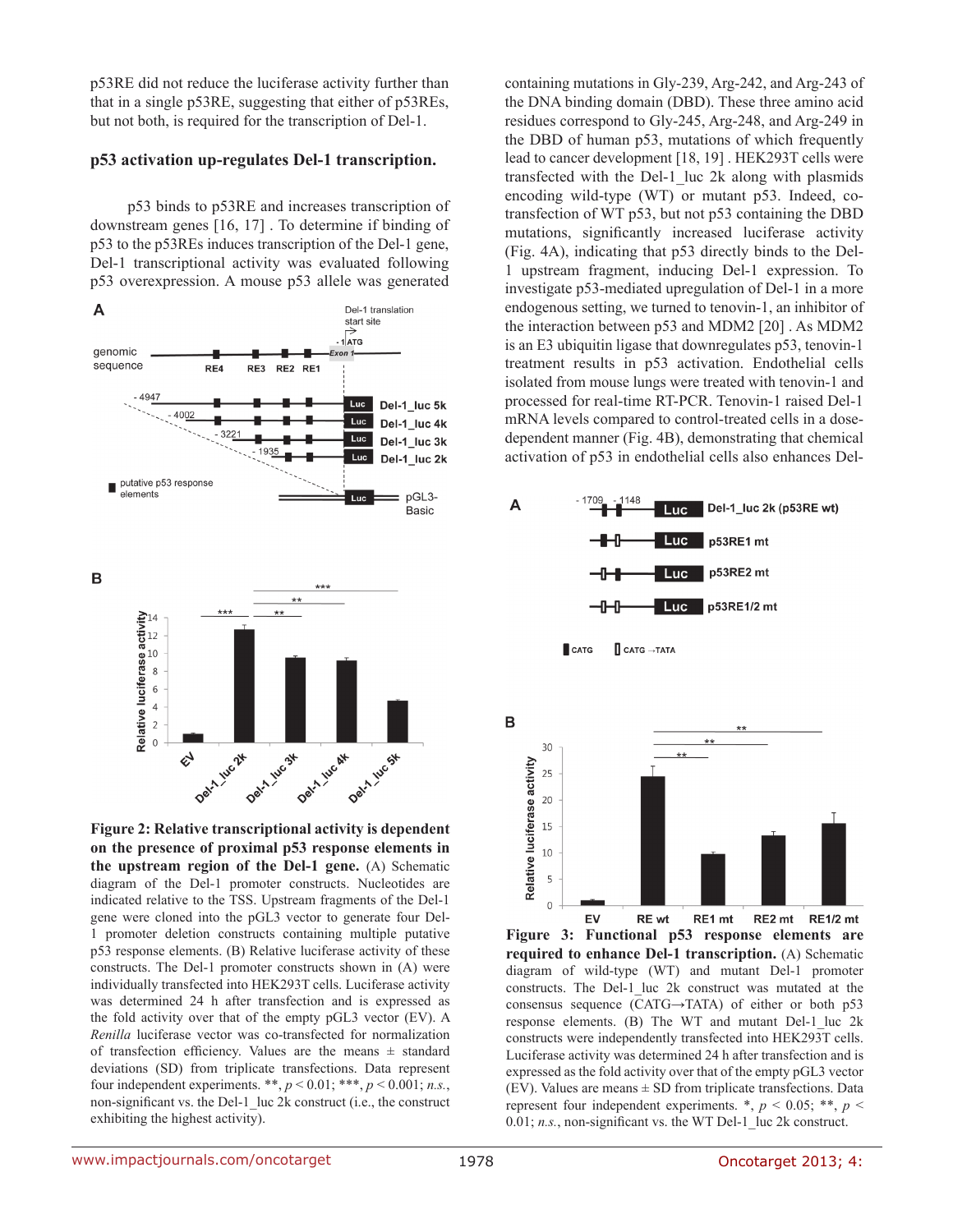1 transcription. Taken together, these findings suggest that p53 plays an important role in the transcriptional regulation of Del-1.

#### **p53 binds to p53REs in the Del-1 promoter.**

To determine whether p53 directly binds to the p53REs in the Del-1 promoter, HEK293T cells were transfected with a p53 expression plasmid and a Del-1\_luc 2k construct containing WT or mutated p53REs, and chromatin immunoprecipitation was performed using a p53 antibody. p53 bound to the 2 kb fragment containing the WT p53REs, but did not bind to the 2 kb fragment containing mutant p53REs (Fig. 5A), suggesting that p53 directly binds to the 2 kb fragment upstream



**Figure 4: p53 positively regulates Del-1 transcription.**  (A) Mouse WT p53 or p53 with mutated DNA binding sites (G239A, R242A, and R243A) was transfected along with the 2k Del-1 promoter construct into HEK293T cells. Luciferase activity was determined 24 h after transfection and is expressed as the fold activity over that of the empty pGL3 vector. Values are means  $\pm$  standard deviations from triplicate transfections.  $*$ ,  $p < 0.05$ ; \*\*\*,  $p < 0.001$ , vs. the 2k Del-1 promoter construct. (B) Mouse primary endothelial cells were treated with increasing concentrations of tenovin-1 and incubated for 24 h. The Del-1 mRNA level was measured and is expressed as the fold increase over dimethyl sulfoxide (DMSO)-treated cells. Values are means  $\pm$  SD from triplicate treatments. Data represent three independent experiments.  $*, p < 0.05; **$ ,  $p < 0.01$  vs. the DMSO-treated cells.

of the Del-1 gene via the p53REs. The dependence of Del-1 transcription on the interaction between p53 and the p53REs was next examined. Indeed, transfection of HEK293T cells with WT p53 plus a construct consisting of the WT p53REs fused to the luciferase gene resulted in higher Del-1 luciferase activity than WT p53 plus a construct containing mutant p53REs (Fig. 5B), suggesting that the upregulation of Del-1 transcription by p53 is dependent on the p53REs.

# **p53 deficiency reduces Del-1 expression in mouse primary endothelial cells.**

To evaluate p53-mediated induction of Del-1 expression in an *in vivo* setting, lung endothelial cells



**Figure 5: p53 directly binds to p53 response elements to enhance Del-1 transcription.** (A) Representative ChIP analysis. HEK293T cells were transfected with a mouse p53 expressing plasmid, together with either the WT or mutant (mutated at both p53REs) 2k Del-1 promoter construct. Nuclear lysates were analyzed 48 h after transfection using a p53 antibody or control IgG and promoter regions containing the p53REs were amplified by PCR. (B) HEK293T cells were transfected with the plasmids in (A). Luciferase activity was determined 24 h after transfection and is expressed as the fold activity over that of the empty pGL3 vector. Values are means  $\pm$  SD from triplicate transfections. Data represent three independent experiments. \*,  $p \le 0.05$ ; \*\*\*,  $p \le 0.001$  *vs.* the cells co-transfected with the WT p53 and p53REwt Del-1 constructs.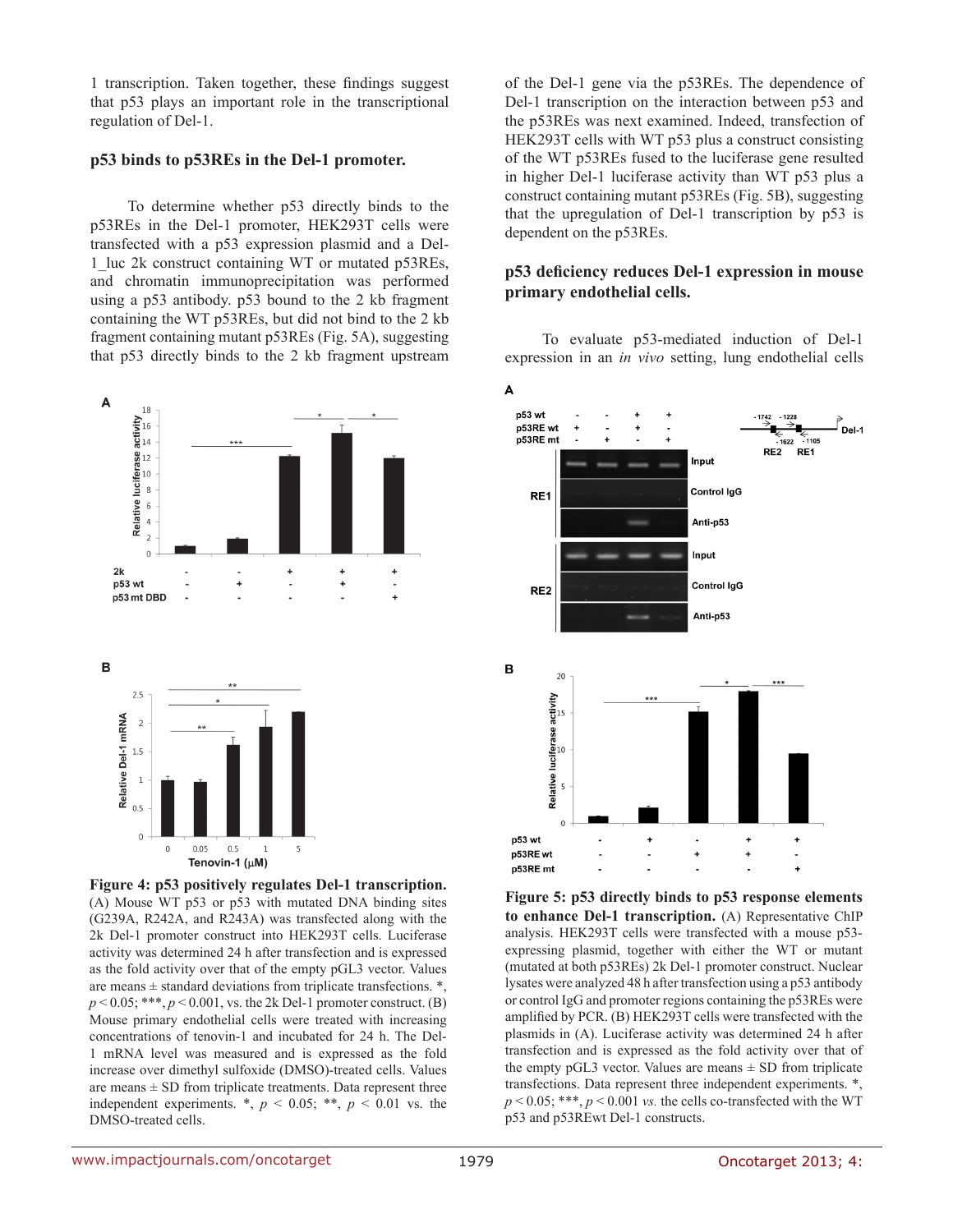were isolated from WT mice  $(p53^{+/+})$  or mice homozygous  $(p53<sup>-/-</sup>)$  or heterozygous  $(p53<sup>+/-</sup>)$  null for p53, and p53 and Del-1 mRNA levels were assessed by quantitative realtime PCR. As expected, p53 levels were undetectable or reduced in  $p53^{-1}$  and heterozygous  $p53^{+1}$  cells, respectively (Fig. 6A). Consistent with the *in vitro* data, p53-/- cells displayed decreased Del-1 mRNA levels compared to WT cells. Of note, levels of Del-1 mRNA in the p53<sup>+/-</sup> cells were less than those in  $p53^{+/+}$  cells but greater than those in  $p53^{-/-}$  cells (Fig. 6B), indicating that the Del-1 expression level correlates with the amount of p53 in primary endothelial cells.

#### **Del-1 reciprocally regulates p53 expression in mouse primary endothelial cells.**

As p53 protects cells against a variety of cellular stresses and often acts as a negative regulator of inflammation [13, 21] , modulation of p53 function is a promising treatment strategy for p53-associated pathologies. Del-1 functions as an anti-inflammatory molecule, and many anti-inflammatory agents are capable of activating p53 [22, 23]. Having established that p53 regulates Del-1 expression, we therefore next investigated whether Del-1 reciprocally regulates p53 expression and activation. Primary endothelial cells isolated from Del-1<sup>-/-</sup> mice showed decrease in p53 protein than  $\mathbf{A}$  1.2 a to 1.4 a to 1.4 a to 1.4 a to 1.4 a to 1.4 a to 1.4 a to 1.4 a to 1.4 a to 1.4 a to 1.4 a to 1.4 a to 1.4 a to 1.4 a to 1.4 a to 1.4 a to 1.4 a to 1.4 a t



**Figure 6: p53 levels determine Del-1 expression in mouse primary endothelial cells.** Mouse p53 (A) and Del-1(B) mRNA levels were analyzed by real-time RT-PCR in primary endothelial cells from  $p53^{+/+}$ ,  $p53^{+/}$ , and  $p53^{+/}$  mice. The relative Del-1 mRNA levels in cells heterozygous or homozygous null for p53 were compared to those of p53<sup>+/+</sup> mice. Values are means  $\pm$  SD (n = 4–5 mice/group). Data represent three independent experiments.  $*, p < 0.05; **$ ,  $p < 0.01; **$ ,  $p < 0.001$ .

those from WT mice (Fig. 7A). Furthermore, the addition of Del-1 to WT primary endothelial cells enhanced p53 mRNA expression (Fig. 7B). Taken together, these findings suggest that Del-1 and p53 reciprocally regulate the production of each another.

### **DISCUSSION**

Here, we show that the DNA region upstream of the Del-1 gene contains multiple p53 response elements (p53REs). Mutation of the p53REs reduced Del-1 transcriptional activity and activation of endogenous p53 promoted Del-1 expression in primary endothelial cells. Recruitment of p53 to the p53REs led to an increase in Del-1 transcription. In addition, p53 deficiency resulted in a decrease in Del-1 mRNA in mouse endothelial cells. Finally, Del-1 and p53 reciprocally regulate each other's expression. To the best of our knowledge, this is the first report to identify Del-1 as a downstream target of p53.

 Four deletion constructs were generated containing the Del-1 promoter fused to luciferase. The highest luciferase activity was observed using the 2 kb fragment, which contains two REs. However, the other three fragments (3 kb, 4 kb and 5 kb), elicited lower luciferase activity than the 2 kb fragment although all four fragments contained the two p53REs (Fig. 2B). Of note, the 3 kb fragment contains a total of three REs (the two REs in the 2 kb fragment plus a third RE), and the 4 kb and 5 kb fragments contain four REs (the three REs in the 3 kb fragment plus a fourth RE). Several possibilities, which are not mutually exclusive, may explain this discrepancy. First, the third and fourth REs may not be functional p53 binding sites, which would explain the failure of the 3 kb and 4 kb fragments (containing one or two additional REs) to induce higher luciferase activity than the 2 kb fragment. Second, regulatory regions that suppress the transcription of Del-1 may exist in the 3, 4, and 5 kb fragments. Our data suggests that there are at least two



**Figure 7: Del-1 reciprocally regulates p53 expression in mouse primary endothelial cells.** (A) Levels of p53 protein was analyzed by western blotting in primary endothelial cells from Del-1<sup>+/+</sup> and Del-1<sup>-/-</sup> mice. Values are means  $\pm$  SD (n = 3 mice/group). (B) Transcript levels of p53 were analyzed by real-time RT-PCR. WT primary endothelial cells were incubated in the absence or presence of recombinant Del-1 protein (10 nM) for 24 h. Values are means  $\pm$  SD (n = 4-5 mice/group).  $\ast$ , *p* < 0.05.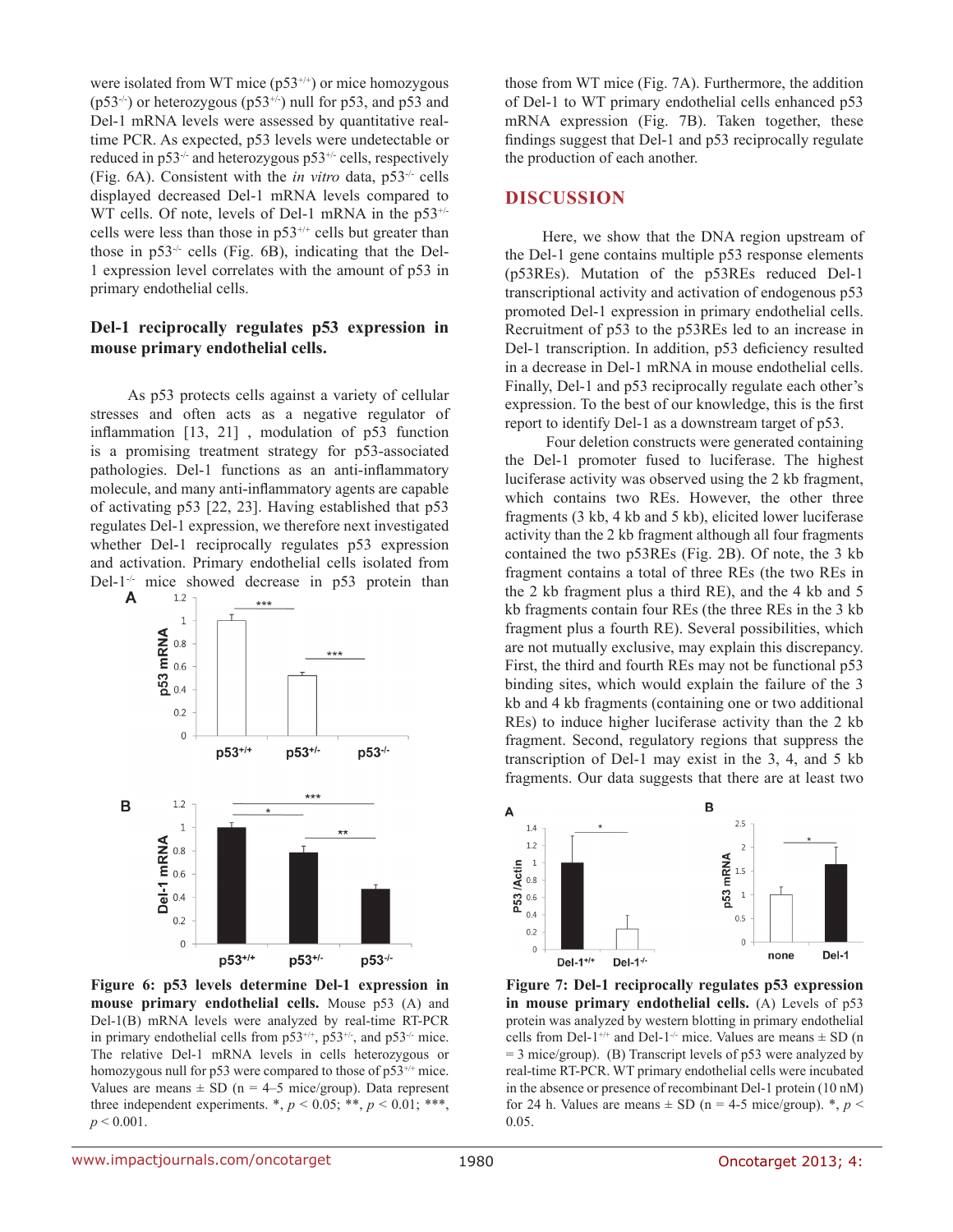| PCR primer             | DNA sequences $(5^3 \rightarrow 3^3)$              |
|------------------------|----------------------------------------------------|
| Del-1 luc 5k F NheI    | TAGTCGCTAGCAAAGGTGTGTACTAAGTGGCTG                  |
| Del-1 luc 4k F NheI    | TAGTCGCTAGCTACAGTCTTTCTACCTCACAGTC                 |
| Del-1 luc 3k F NheI    | TAGTCGCTAGCTCAAGGATGCCAAGACGCTTC                   |
| Del-1 luc 2k F NheI    | TAGTCGCTAGCAACTCCTGCCTCACCATTCTAG                  |
| Del-1 luc R BgIII      | TAGTGAGATCTGATCCCTTCTCACGGACGTGA                   |
| Del-1 luc 2k mut RE1 F | GAAACAGATGTCCTGCTTATATACCTCCCACTTGCTTATG           |
| Del-1 luc 2k mut RE1 R | CATAAGCAAGTGGGAGGTATATAAGCAGGACATCTGTTTC           |
| Del-1_luc 2k_mut RE2_F | CTCACTCAGCATGGGAAATATATTTTATTGTGGTTGGTG            |
| Del-1 luc 2k mut RE2 R | CACCAACCACAATAAAATATATTTCCCATGCTGAGTGAG            |
| Mouse mut p53 F        | GTAATAGCTCCTGCATGGGGGCCATGAACGCCGCACCTATCCTTACCATC |
| Mouse mut p53 R        | GATGGTAAGGATAGGTGCGGCGTTCATGGCCCCCATGCAGGAGCTATTAC |

**TABLE 1: PCR primer sequences for the construction of expression plasmids**

|  |  | TABLE 2: PCR primer sequences for mRNA quantification and ChIP assay |  |
|--|--|----------------------------------------------------------------------|--|
|--|--|----------------------------------------------------------------------|--|

| <b>PCR</b> primer                 | Sequences $(5\rightarrow 3')$ |
|-----------------------------------|-------------------------------|
| Mouse Del-1 F                     | <b>CTTGGTAGCAGCCTGGCTTT</b>   |
| Mouse Del-1 R                     | <b>GCCTTCTGGACACTCACAGG</b>   |
| Mouse $p53$ F [41]                | CCCGAGTATCTGGAAGACAG          |
| Mouse $p53 \ R[41]$               | <b>ATAGGTCGGCGGTTCATGCC</b>   |
| ChIP-Del-1 p53RE1 F(-1228/-1204)  | CCACCTGAGTGATGTGTCAAGAATC     |
| ChIP-Del-1 p53 RE1 R(-1105/-1126) | <b>TCTGCTCTCAGTGGAGAAAGGG</b> |
| ChIP-Del-1 p53RE2 F(-1742/-1718)  | CATGTATTGTCACCCTCTCACTCAG     |
| ChIP-Del-1 p53RE2 R(-1622/-1666)  | CCAAATGAGGGCAAGAGAGAGAAG      |
| Actin F                           | AGCCATGTACGTAGCCATCC          |
| Actin R                           | <b>CTCTCAGCTGTGGTGGTGAA</b>   |

inhibitory regulatory regions. The first may reside between -2 kb (with respect to TSS) and -3 kb, as the luciferase activities of the 3 and 4 kb fragments were comparable and lower than that of the 2 kb fragment. The second may reside between -4 kb and -5 kb, as the luciferase activity of the 5 kb fragment was even lower than that of the 3 and 4 kb fragments. Further study is required to identify and characterize these inhibitory regulatory regions.

Expression of Del-1 is not ubiquitous in mice. Rather, it is limited to several tissues, including the lung and brain [6] . Although p53 is ubiquitously expressed, its target genes are not [13, 24], signifying that p53, along with its cofactors, is involved in the tissue-specific expression of its target genes. It is therefore possible that p53 might control the tissue-specific expression of Del-1. Examination of the tissue distribution of Del-1 in p53 null mice will clarify this issue.

We demonstrate here that Del-1 is a target gene of p53. What is then the potential significance of p53 regulation of Del-1 transcription? Since its cloning in 1983 [25], p53 has been considered to be a master regulator of cancer suppression [26, 27]. Accumulating lines of evidence indicate, however, that p53 has a much broader

role than initially thought [21, 26, 28-32]. Hence, p53 is now rather viewed as a "stress sensor" in the cell. For example, p53 is implicated in suppression of epigenetic silencing of many non-coding RNAs [33], suppression of aging [34-36], maintenance of a differentiated cellular state [37], and inhibition of oncogenic metabolism [38]. Of these processes in which p53 is implicated, suppression of aging attracts our attention because one of the most known features of aging is inflammation (including atherosclerosis) [39]. Thus, it is tempting to speculate that p53 exerts its anti-aging effect, at least in part, via upregulation of Del-1, an endogenous anti-inflammatory molecule.

# **MATERIALS AND METHODS**

# **Ethics statement**

Animal studies were approved by the Asan Institute for Life Sciences Institutional Animal Care and Use Committee (Project number: 2012-14-032) and by the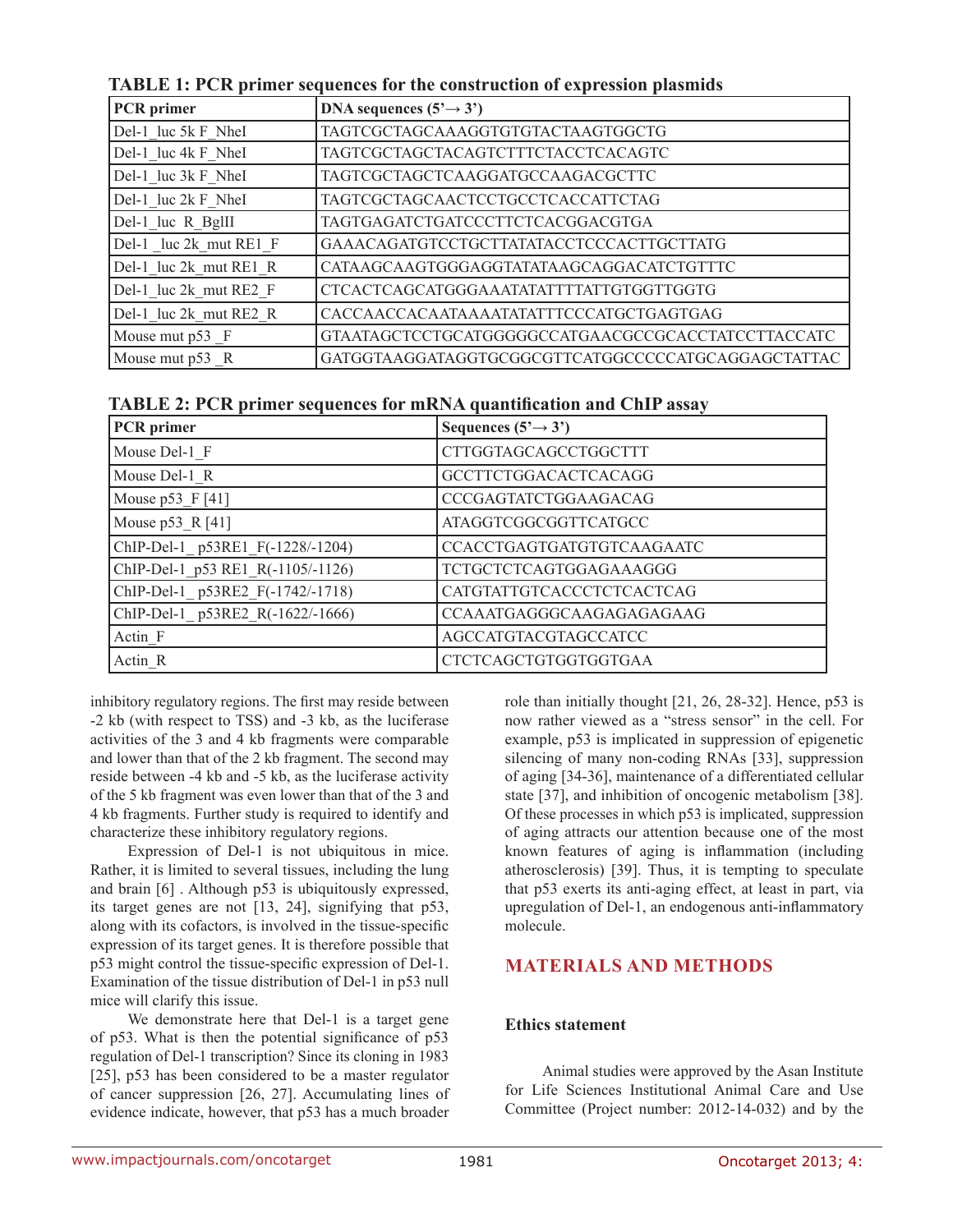Ewha Women's University Institutional Animal Care and Use Committee (Project number: IACUC-2010-24-2).

# **Cell culture**

HEK 293T cells were obtained from the American Type Culture Collection (Manassas, VA, USA) and were grown in Dulbecco's modified Eagle's medium (DMEM) supplemented with 10% fetal bovine serum (FBS) and streptomycin/penicillin. All cell culture reagents were purchased from Invitrogen/Life Technologies (Carlsbad, CA) except where otherwise described.

## **Isolation of mouse primary endothelial cells**

p53 heterozygous mice (B6.129S2-*Trp53tm1Tyj*/J) on a C57BL/6 background were purchased from The Jackson Laboratory. These mice were crossed to generate  $p53^{+/+}$ (wild-type),  $p53^{+/}$ , and  $p53^{/-}$  offspring. Del-1<sup>-/-</sup> mice were kindly provided by Prof. T. Chavakis (Dresden University, Germany). Mouse lung endothelial cells were isolated and cultured as previously described [6]. In brief, lungs were removed from mice, minced, and digested with type 1 collagenase (2 mg/ml, Gibco/Life Technologies) at 37°C for 1 h. The cellular digest was filtered through a cell strainer and centrifuged, and then the cells were plated on gelatin-coated dishes containing DMEM/ F12 medium (Gibco) supplemented with 20% FBS and 100 µg/ml ECGS (BD Biosciences, San Jose, CA). The floating cells were removed on day 1 and fresh medium was added. On days 5 and 10, purification was performed using sheep anti-rat IgG Dynabeads (Invitrogen) which were precoated with a rat anti-mouse ICAM-2 mAb (3C4). The purity of the isolated endothelial cells was verified by PECAM-1 staining on a Accuri C6 flow cytometer (Accuri Cytometers, Inc., Ann Arbor, MI). For some experiments, the cells were treated with tenovin-1 (Tocris Bioscience, Ellisville, MO) or recombinant Del-1 (R&D Systems, Minneapolis, MN) overnight.

### **Plasmid construction**

To generate Del-1 luciferase constructs, 2–5 kb DNA region (relative to the TSS) upstream of the mouse Del-1 gene were amplified using KOD HOT Start DNA polymerase (Novagen, Nottingham, UK) from the BAC clone RPCI-24 (Children's Hospital Oakland Research Institute, Oakland, CA). The amplified fragments were cloned into the NheI-BglII sites of the pGL3 basic vector (Promega, Madison, WI). The primers used for PCR and cloning of the Del-1 luciferase constructs are listed in Table 1. The mutagenesis of p53RE plasmids was performed using the 2 kb Del-1 construct as a template. The mutant p53-expressing plasmid was generated using the primers listed in Table 1 and the mouse WT p53 plasmid as a template. The primer sequences for mutagenesis are listed in Table 1.

### **Transient transfection and luciferase assay**

293T cells were plated at a density of  $3 \times 10^5$  cells per well in a 12-well plate one day prior to transfection. The cells were transfected with 300 ng of the indicated constructs, together with a *Renilla* luciferase plasmid, using the Effectene transfection reagent (Qiagen, Hilden, Germany) in Opti-MEM (Invitrogen, Carlsbad), according to the manufacturer's protocol. Luciferase activity was measured 24 h post-transfection using a dual luciferase reporter assay system (Promega, Madison, WI) and a Victor X3 luminometer (Perkin Elmer), according to the manufacturer's protocol. Of note, plasmid encoding β-galactosidase was used as a control in the transfection experiments with p53RE mutant plasmids due to promoter interference between plasmid encoding *Renilla* luciferase and p53RE mutant plasmids.

### **Chromatin immunoprecipitation (ChIP) assay**

293T cells were transfected with the indicated plasmids and grown on 150 mm dishes. The cells were cross-linked by adding 1% formaldehyde for 10 min, treated 125 mM glycine (to quench the formaldehyde) for 5 min, washed with ice-cold PBS, collected, and then centrifuged. After centrifugation, the cells were resuspended in a lysis buffer [5 mM PIPES buffer (KOH; pH 8.0), 8.5 mM KCl, 0.5% NP-40, and protease inhibitors], incubated on ice for 10 min, and centrifuged at 5,000 rpm for 5 min. The nuclei were resuspended in a nuclear lysis buffer [50 mM Tris (pH 8.1), 10 mM EDTA, 1% SDS, and protease inhibitors], incubated on ice for 10 min, and then subjected to sonication (producing chromatin fragments of about 0.5–1 kb) on ice. Debris was cleared by centrifugation at maximum speed for 10 min at 4°C. The supernatant containing the chromatin was diluted 1:5 in a ChIP dilution buffer [0.01% SDS, 1.1% Triton X-100, 1.2 mM EDTA, 10.7 mM Tris (pH 8.1), 167 mM NaCl, and protease inhibitors]. The chromatin solution was precleared with protein A/G agarose beads (Santa Cruz Biotechnology, Santa Cruz, CA), immunoprecipitated with p53 antibody (clone DO-1, Santa Cruz) for 5 h at 4°C with rotation, and then combined with protein A/G agarose beads. The beds were washed consecutively with low-salt wash buffer [0.1% SDS, 1% Triton X-100, 2 mM EDTA, 20 mM Tris (pH 8.1), and 150 mM NaCl], highsalt wash buffer [0.1% SDS, 1% Triton X-100, 2 mM EDTA, 20 mM Tris (pH 8.1), and 500 mM NaCl], LiCl wash buffer [0.25 M LiCl, 1% NP-40, 1% deoxycholate, 1 mM EDTA and 10 mM Tris (pH 8.0)] and TE buffer. The bead complexes were eluted by adding elution buffer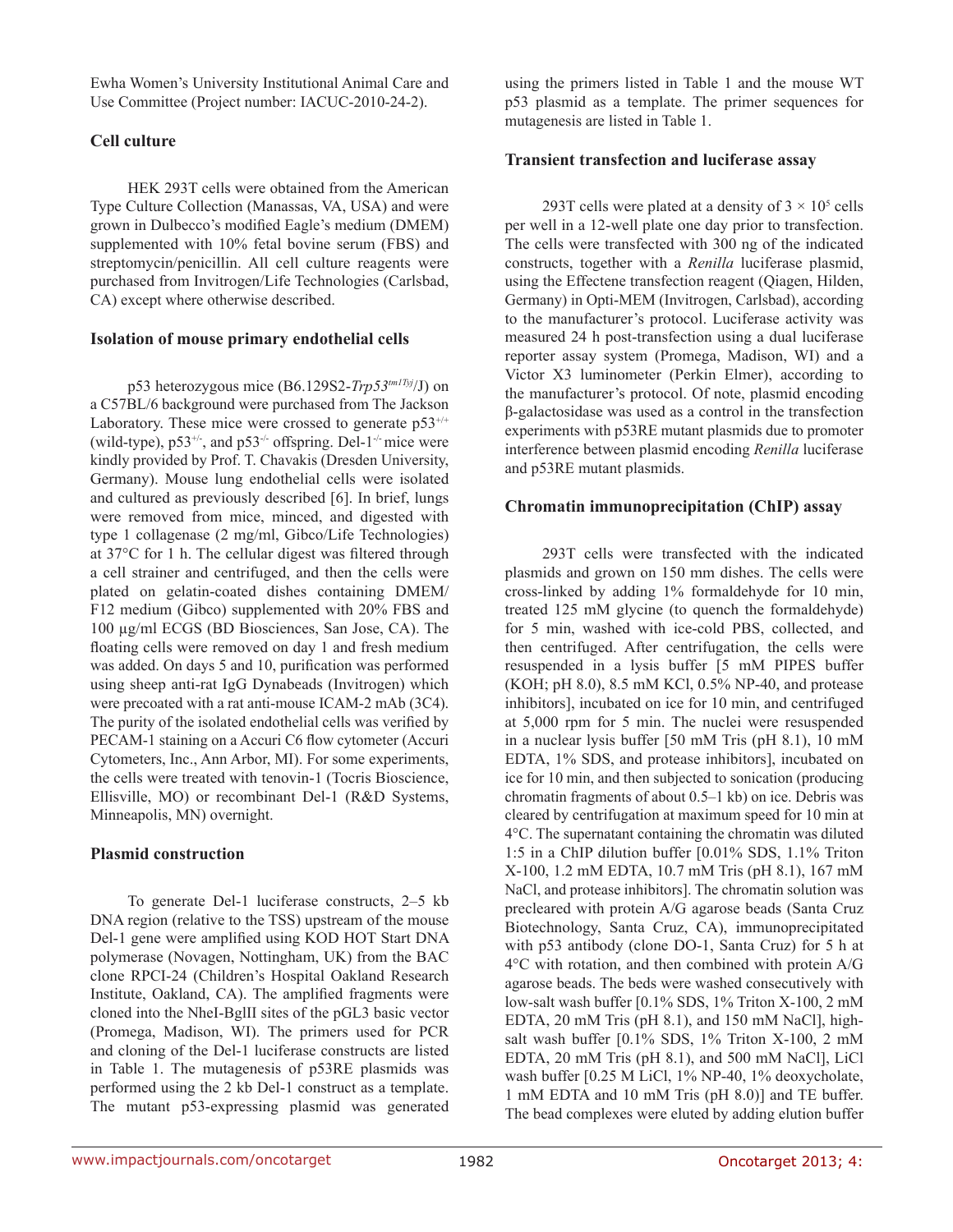(1% SDS and 0.1 M NaHCO<sub>3</sub>), and the eluted supernatants were subjected to cross-link reversal by adding RNase and NaCl and incubating at 65°C for 5 h. The samples were precipitated in 100% ethanol at -20°C for 12 h, and then incubated with proteinase K at 45°C for 2 h. The DNA fragments were purified using QIAQuick spin columns (Qiagen) and analyzed by semi-quantitative PCR using the KOD-Plus kit (Toyobo). The primer sequences are listed in Table 2.

### **Real-time RT-PCR**

Total RNA was isolated from cells using Trizol (Invitrogen). cDNAs were generated using the ImProm-II reverse transcriptase kit (Promega). The cDNAs were subjected to real-time PCR amplification using LightCycler 480 SYBR Green 1 Master Mix and a LightCycler 480 machine (Roche, Mannheim, Germany). The primer sequences are listed on Table 2. The following PCR cycle was used: 95°C for 15 min; 50 cycles of 30 s at 95°C, 30 s at 60°C, and 30 s at 72°C; and 95°C for 15 min). Melting curve analyses were performed to ensure that specific PCR products were generated. Data were analyzed using the comparative threshold  $(C<sub>\tau</sub>)$  method [40], and the levels of mRNA were expressed as the relative fold change.

### **Western blotting**

Cells were washed with ice-cold PBS and lysed in a 1% Triton X-100-containing lysis buffer. Lysates were separated on a 12% SDS-PAGE gel and transferred to PVDF membranes. Membranes were blocked and probed with antibody against p53 (DO-1, Santa Cruz) or β-actin (Cell Signaling). After washing, the blots were incubated with appropriate HRP-conjugated secondary antibodies (Cell Signaling) and developed with SuperSignal West Pico Chemiluminescent Substrate kit (Thermo Scientific, Pittsburgh, PA). The band intensity was analyzed using ImageJ software.

#### **Statistical analysis**

Data were compared using Student's t test.  $p < 0.05$ was considered significant.

### **ACKNOWLEDGEMENTS**

This work was supported by the Basic Science Research Program of the National Research Foundation of Korea (NRF) funded by the Ministry of Education, Science, and Technology of Korea (2011-0014447). We thank Dr. Suhwan Chang for providing the mouse p53 expression plasmid, Dr. Hueng-Sik Choi for discussion, Dr. Triantafyllos Chavakis for relentless support and guidance, and Dr. Seok-Yong Choi for critical reading of the manuscript and encouragement.

#### **Author Contributions**

Conceived and designed the experiments: EYC. Performed the experiments: HK, S-HL, and K-CC. Analyzed the data: HK, S-HL, K-CC, and EYC. Contributed materials: K-CC, M-NL, and GTO. Wrote the paper: EYC.

#### **Conflict of interest statement**

The authors declare no conflict of interest.

## **REFERENCES**

- 1. Hidai C, Zupancic T, Penta K, Mikhail A, Kawana M, Quertermous EE, Aoka Y, Fukagawa M, Matsui Y, Platika D, Auerbach R, Hogan BL, Snodgrass R and Quertermous T. Cloning and characterization of developmental endothelial locus-1: an embryonic endothelial cell protein that binds the alphavbeta3 integrin receptor. Genes Dev. 1998; 12(1):21-33.
- 2. Kitano H, Kokubun S and Hidai C. The extracellular matrix protein Del1 induces apoptosis via its epidermal growth factor motif. Biochem Biophys Res Commun. 2010; 393(4):757-761.
- 3. Rezaee M, Penta K and Quertermous T. Del1 mediates VSMC adhesion, migration, and proliferation through interaction with integrin alpha(v)beta(3). Am J Physiol Heart Circ Physiol. 2002; 282(5):H1924-1932.
- 4. Wang Z, Kundu RK, Longaker MT, Quertermous T and Yang GP. The angiogenic factor Del1 prevents apoptosis of endothelial cells through integrin binding. Surgery. 2012; 151(2):296-305.
- 5. Zhong J, Eliceiri B, Stupack D, Penta K, Sakamoto G, Quertermous T, Coleman M, Boudreau N and Varner JA. Neovascularization of ischemic tissues by gene delivery of the extracellular matrix protein Del-1. J Clin Invest. 2003; 112(1):30-41.
- 6. Choi EY, Chavakis E, Czabanka MA, Langer HF, Fraemohs L, Economopoulou M, Kundu RK, Orlandi A, Zheng YY, Prieto DA, Ballantyne CM, Constant SL, Aird WC, Papayannopoulou T, Gahmberg CG, Udey MC, et al. Del-1, an endogenous leukocyte-endothelial adhesion inhibitor, limits inflammatory cell recruitment. Science. 2008; 322(5904):1101-1104.
- 7. Eskan MA, Jotwani R, Abe T, Chmelar J, Lim JH, Liang S, Ciero PA, Krauss JL, Li F, Rauner M, Hofbauer LC, Choi EY, Chung KJ, Hashim A, Curtis MA, Chavakis T, et al. The leukocyte integrin antagonist Del-1 inhibits IL-17-mediated inflammatory bone loss. Nat Immunol. 2012;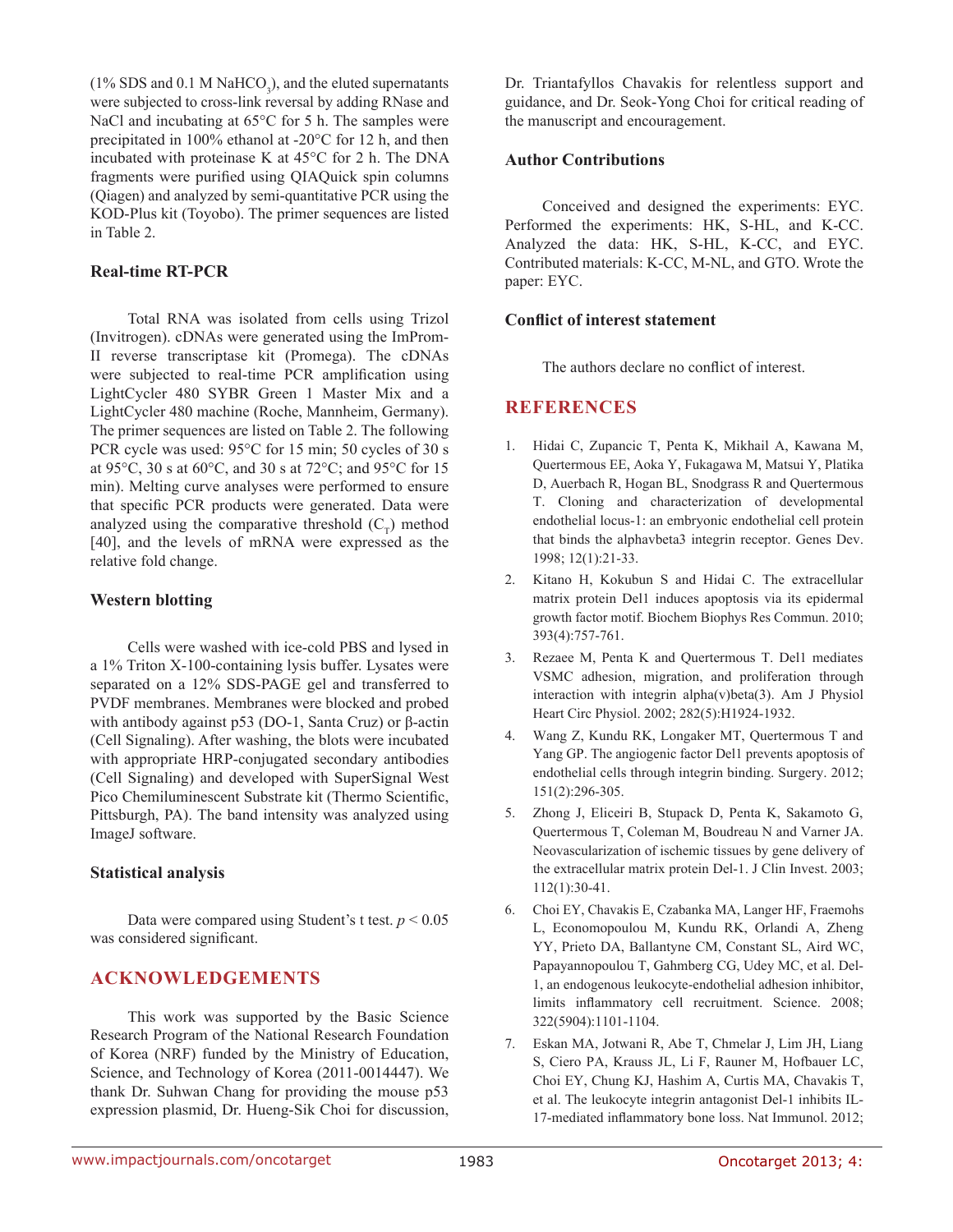13(5):465-473.

- 8. Chavakis T. Leucocyte recruitment in inflammation and novel endogenous negative regulators thereof. Eur J Clin Invest. 2012; 42(6):686-691.
- 9. Hajishengallis G and Chavakis T. Endogenous modulators of inflammatory cell recruitment. Trends Immunol. 2013; 34(1):1-6.
- 10. Gurova KV, Hill JE, Guo C, Prokvolit A, Burdelya LG, Samoylova E, Khodyakova AV, Ganapathi R, Ganapathi M, Tararova ND, Bosykh D, Lvovskiy D, Webb TR, Stark GR and Gudkov AV. Small molecules that reactivate p53 in renal cell carcinoma reveal a NF-kappaB-dependent mechanism of p53 suppression in tumors. Proc Natl Acad Sci U S A. 2005; 102(48):17448-17453.
- 11. Kim HJ and Bae SC. Histone deacetylase inhibitors: molecular mechanisms of action and clinical trials as anticancer drugs. Am J Transl Res. 2011; 3(2):166-179.
- 12. Kim HJ, Rowe M, Ren M, Hong JS, Chen PS and Chuang DM. Histone deacetylase inhibitors exhibit antiinflammatory and neuroprotective effects in a rat permanent ischemic model of stroke: multiple mechanisms of action. J Pharmacol Exp Ther. 2007; 321(3):892-901.
- 13. Gudkov AV and Komarova EA. Pathologies associated with the p53 response. Cold Spring Harb Perspect Biol. 2010; 2(7):a001180.
- 14. Webster GA and Perkins ND. Transcriptional cross talk between NF-kappaB and p53. Mol Cell Biol. 1999; 19(5):3485-3495.
- 15. Menendez D, Inga A and Resnick MA. The expanding universe of p53 targets. Nat Rev Cancer. 2009; 9(10):724- 737.
- 16. Harms K, Nozell S and Chen X. The common and distinct target genes of the p53 family transcription factors. Cell Mol Life Sci. 2004; 61(7-8):822-842.
- 17. Krieg AJ, Hammond EM and Giaccia AJ. Functional analysis of p53 binding under differential stresses. Mol Cell Biol. 2006; 26(19):7030-7045.
- 18. Hainaut P and Hollstein M. p53 and human cancer: the first ten thousand mutations. Adv Cancer Res. 2000; 77:81-137.
- 19. Zakut-Houri R, Bienz-Tadmor B, Givol D and Oren M. Human p53 cellular tumor antigen: cDNA sequence and expression in COS cells. EMBO J. 1985; 4(5):1251-1255.
- 20. Lain S, Hollick JJ, Campbell J, Staples OD, Higgins M, Aoubala M, McCarthy A, Appleyard V, Murray KE, Baker L, Thompson A, Mathers J, Holland SJ, Stark MJ, Pass G, Woods J, et al. Discovery, in vivo activity, and mechanism of action of a small-molecule p53 activator. Cancer Cell. 2008; 13(5):454-463.
- 21. Gudkov AV, Gurova KV and Komarova EA. Inflammation and p53: A Tale of Two Stresses. Genes Cancer. 2011; 2(4):503-516.
- 22. Dey A, Tergaonkar V and Lane DP. Double-edged swords as cancer therapeutics: simultaneously targeting p53 and NF-kappaB pathways. Nat Rev Drug Discov. 2008;

7(12):1031-1040.

- 23. Lau L, Hansford LM, Cheng LS, Hang M, Baruchel S, Kaplan DR and Irwin MS. Cyclooxygenase inhibitors modulate the p53/HDM2 pathway and enhance chemotherapy-induced apoptosis in neuroblastoma. Oncogene. 2007; 26(13):1920-1931.
- 24. Fei P, Bernhard EJ and El-Deiry WS. Tissue-specific induction of p53 targets in vivo. Cancer Res. 2002; 62(24):7316-7327.
- 25. Oren M and Levine AJ. Molecular cloning of a cDNA specific for the murine p53 cellular tumor antigen. Proc Natl Acad Sci U S A. 1983; 80(1):56-59.
- 26. Brady CA and Attardi LD. p53 at a glance. J Cell Sci. 2010; 123(Pt 15):2527-2532.
- 27. Blagosklonny MV. P53: an ubiquitous target of anticancer drugs. Int J Cancer. 2002; 98(2):161-166.
- 28. McCubrey JA and Demidenko ZN. Recent discoveries in the cycling, growing and aging of the p53 field. Aging (Albany NY). 2012; 4(12):887-893.
- 29. Tucci P. Caloric restriction: is mammalian life extension linked to p53? Aging (Albany NY). 2012; 4(8):525-534.
- 30. Krizhanovsky V and Lowe SW. Stem cells: The promises and perils of p53. Nature. 2009; 460(7259):1085-1086.
- 31. Vousden KH and Ryan KM. p53 and metabolism. Nat Rev Cancer. 2009; 9(10):691-700.
- 32. Horn HF and Vousden KH. Coping with stress: multiple ways to activate p53. Oncogene. 2007; 26(9):1306-1316.
- 33. Leonova KI, Brodsky L, Lipchick B, Pal M, Novototskaya L, Chenchik AA, Sen GC, Komarova EA and Gudkov AV. p53 cooperates with DNA methylation and a suicidal interferon response to maintain epigenetic silencing of repeats and noncoding RNAs. Proc Natl Acad Sci U S A. 2013; 110(1):E89-98.
- 34. Demidenko ZN, Korotchkina LG, Gudkov AV and Blagosklonny MV. Paradoxical suppression of cellular senescence by p53. Proc Natl Acad Sci U S A. 2010; 107(21):9660-9664.
- 35. Matheu A, Maraver A, Klatt P, Flores I, Garcia-Cao I, Borras C, Flores JM, Vina J, Blasco MA and Serrano M. Delayed ageing through damage protection by the Arf/p53 pathway. Nature. 2007; 448(7151):375-379.
- 36. Tyner SD, Venkatachalam S, Choi J, Jones S, Ghebranious N, Igelmann H, Lu X, Soron G, Cooper B, Brayton C, Park SH, Thompson T, Karsenty G, Bradley A and Donehower LA. p53 mutant mice that display early ageing-associated phenotypes. Nature. 2002; 415(6867):45-53.
- 37. Lin T, Chao C, Saito S, Mazur SJ, Murphy ME, Appella E and Xu Y. p53 induces differentiation of mouse embryonic stem cells by suppressing Nanog expression. Nat Cell Biol. 2005; 7(2):165-171.
- 38. Bensaad K, Tsuruta A, Selak MA, Vidal MN, Nakano K, Bartrons R, Gottlieb E and Vousden KH. TIGAR, a p53 inducible regulator of glycolysis and apoptosis. Cell. 2006; 126(1):107-120.